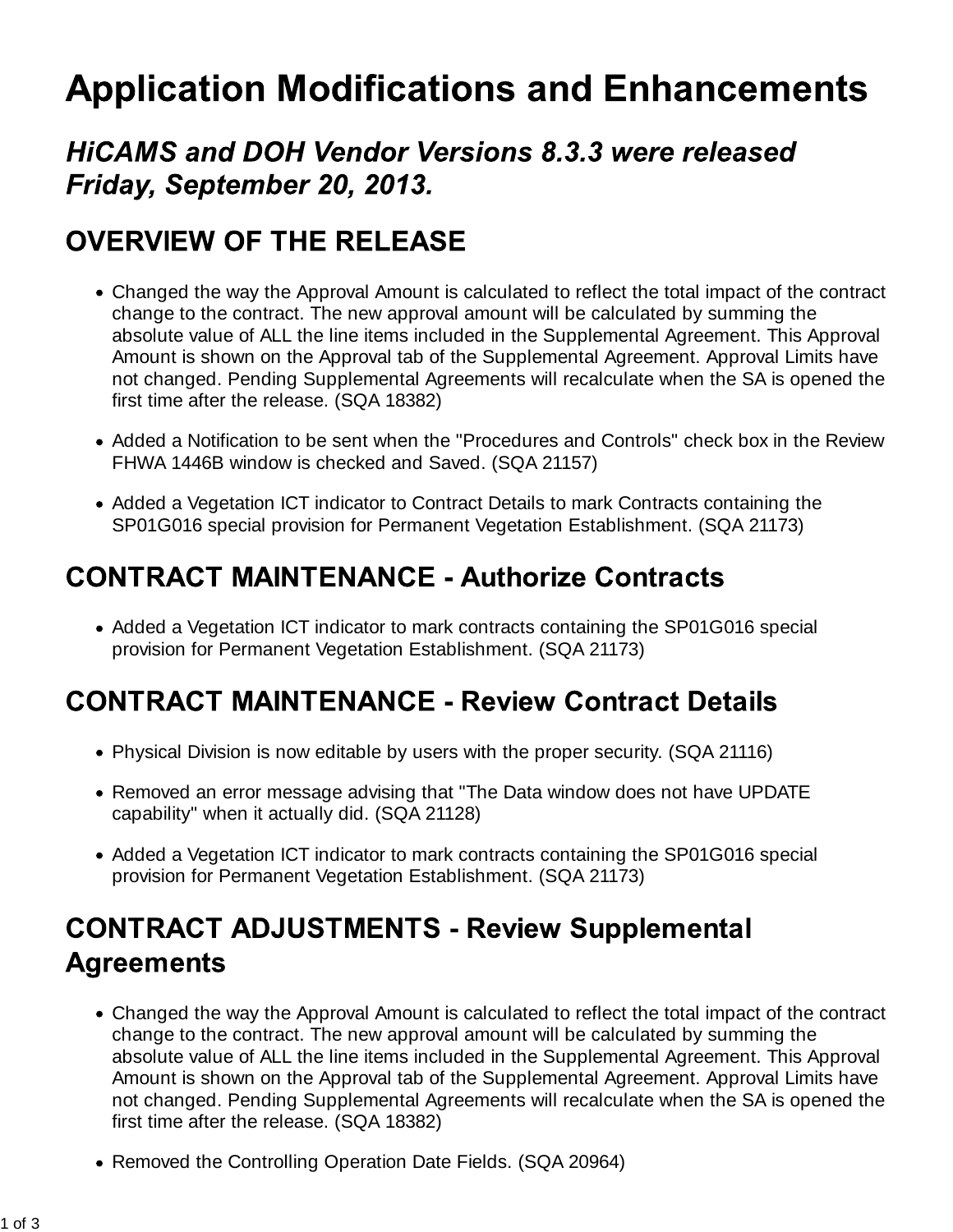- Added Line Item verification on Supplemental Agreement revisions. (SQA 12260)
- Added a check to be sure that if Fuel or AC adjustment is checked as part of the Line Item Verification, the corresponding Base Price is entered. (SQA 12294)
- Moved the Unit Of Measure selection for Generic Line Items from a pop-up window to a drop down list within the inserted Line Item itself. (SQA 12427 & 20984)
- Reconfigured the FHWA Authorized Representative field to use the staff selection window instead of being typed in. (SQA 20982)
- A Save As can now be done after a Supplemental Agreement has been set to FHWA Non-Concurrence. This allows modification of the existing Supplemental Agreement. (SQA 18383)
- Corrected the functioning of the Save As action to carry forward the Approval Amount. (SQA 19114)
- Updated the History tab to eliminate duplicate and extraneous History records from being created. As part of this Update, multiple instances of and unnecessary existing History records have been deleted. (SQA 11316, 14464, & 21174)
- Corrected the Notification sent when a Supplemental Agreement is set to Contractor Non-Concurrence to reflect that status instead of stating that the SA had been denied. (SQA 15629)
- Corrected the error message that appears when an Availability Date is missing for an overall Contract Time with a floating Availability Date. (SQA 18611)

# **FIELD INSPECTION REPORTS (FIR) - Review Field Inspection Reports**

- PRESTRESSED CONCRETE: Made section number a required field (SQA 21104)
- STRUCTURAL STEEL: Made section number a required field (SQA 21104)

#### **INDEPENDENT ASSURANCE - Review IA Correlations**

Updated the Contract Number field to allow entry of two alpha characters. (SQA 21050)

#### **SAMPLING - Enter Sample Details**

Corrected the functioning of the window so that it no longer fails when Minimum Sampling Guide required certifications are grouped incorrectly. (SQA 21139)

## **PROJECT CERTIFICATION - Review Material Pre-Certification**

Corrected the calculation of Non Compliance Unit Price used to determine the Non Compliance amount. (SQA 21128)